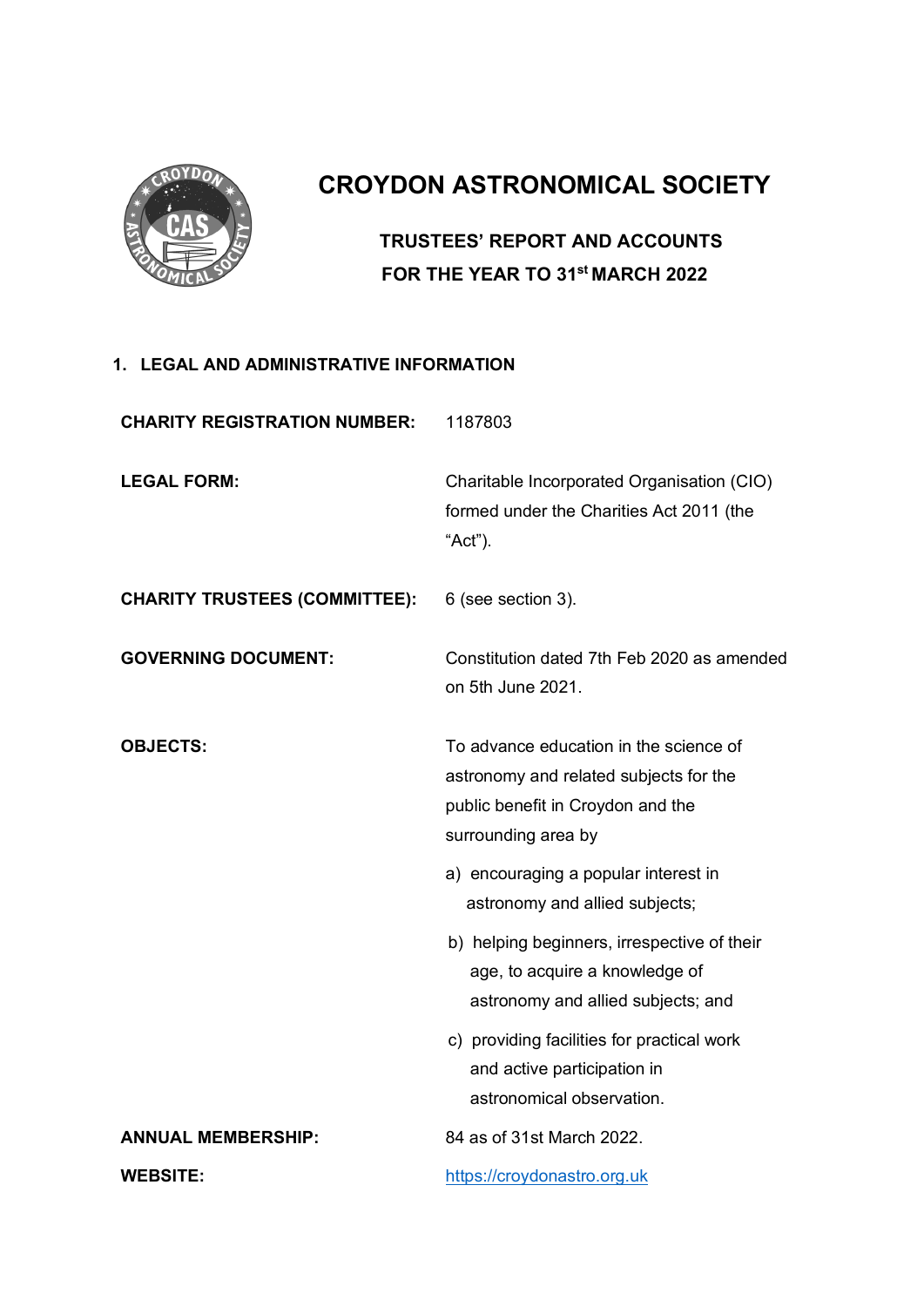#### **2. ACTIVITIES IN PERIOD**

The society holds meetings about astronomy (and related subjects) approximately every two weeks during school term time on a Friday evening. These are held at a school located close to, and with good transport links with, central Croydon.

Our current aim is to alternate between having a 'short talks' meeting where typically two or three members of the society each present a short talk, and a 'long talk' meeting where we invite an expert third party speaker – perhaps from a university or from another society.

As an ancillary activity, the society maintains the self-built Norman Fisher Observatory. The observatory dates from 1979, and is located on a small plot of land in a relatively dark sky location on Kenley historic aerodrome. Although the observatory site is within easy reach by car from central Croydon, it is not close to public transport links.

- The observatory is open to the public every Saturday evening when it is clear and dark, provided qualified volunteers are available. Information about observatory openings and other outreach events is posted on the society's Facebook page and website.
- Pre-arranged visiting groups (Scouts organisation, Schools, U3A etc) are welcomed at the observatory at other times during the week.

The society is unusual amongst astronomy societies in that it is funded by donations from its members and visitors and does not charge a membership fee.

The society is a member of the Federation of Astronomical Societies (FAS) and the Southern Area Group of Astronomical Societies (SAGAS).

#### **Response to Coronavirus Restrictions**

Following the introduction of Coronavirus restrictions in March 2020, the society was unable to either hold in-person talks or open its observatory until the latter part of 2021.

During the restrictions the society arranged a programme of online talks and a number of social meetings at the society's virtual pub, the 'Altair Arms'. The society's online Forum (hosted by Google Groups) also remained active throughout, particularly in respect of astrophotography.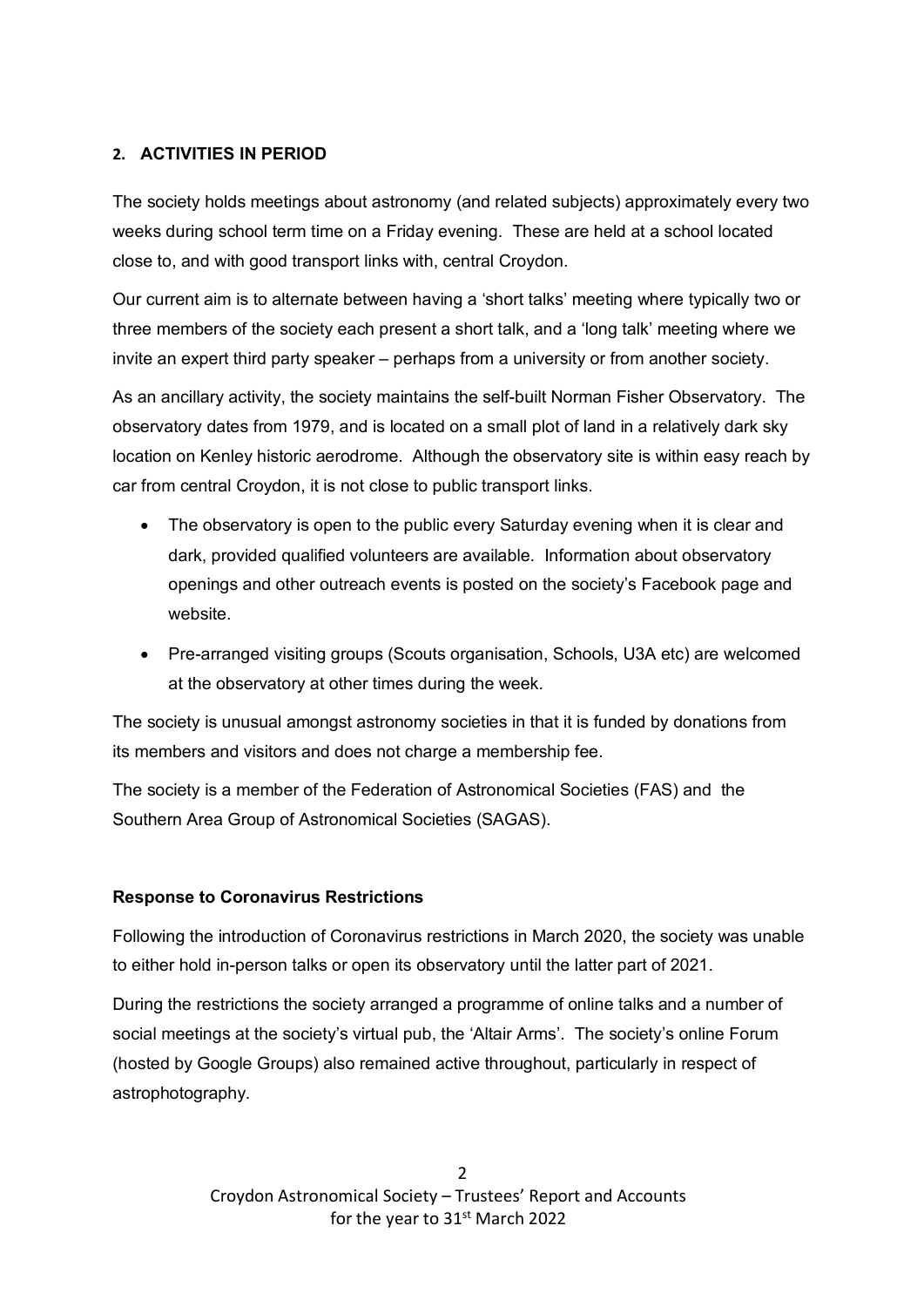#### **Regular Activities**

*Friday Talks*

- In-person talks recommenced in September 2021.
- Unfortunately, due to the rapid spread of the Omicron coronavirus variant around Christmas 2021, it was considered prudent to protect members by cancelling the two meetings either side of the Christmas break.
- During the period to 31<sup>st</sup> March 2022 the society held 10 talk evenings, with average attendance of 27.

#### *Norman Fisher Observatory*

- Committee re-opened the society's observatory in August 2021.
	- o *Outreach* During the period to 31st March 2022 the observatory was opened to the public 11 times with the number of visitors on each evening varying significantly from a low of three to an overwhelming 80+. Additionally 22 group visits took place comprising 16 visits from Scout association groups and 6 visits from local schools.
		- There is a shortage of volunteers who are willing and able to run such outreach events at the observatory and, if this situation does not change, regrettably the society will need to scale back or cease such activities entirely.
	- o *Members' Usage* Few members choose to use the observatory facilities.
		- Members interested in observing or astrophotography generally prefer to use their own astronomical and photographic equipment, and would choose to set up at home (or another convenient location) rather than making the journey and setting up at the observatory.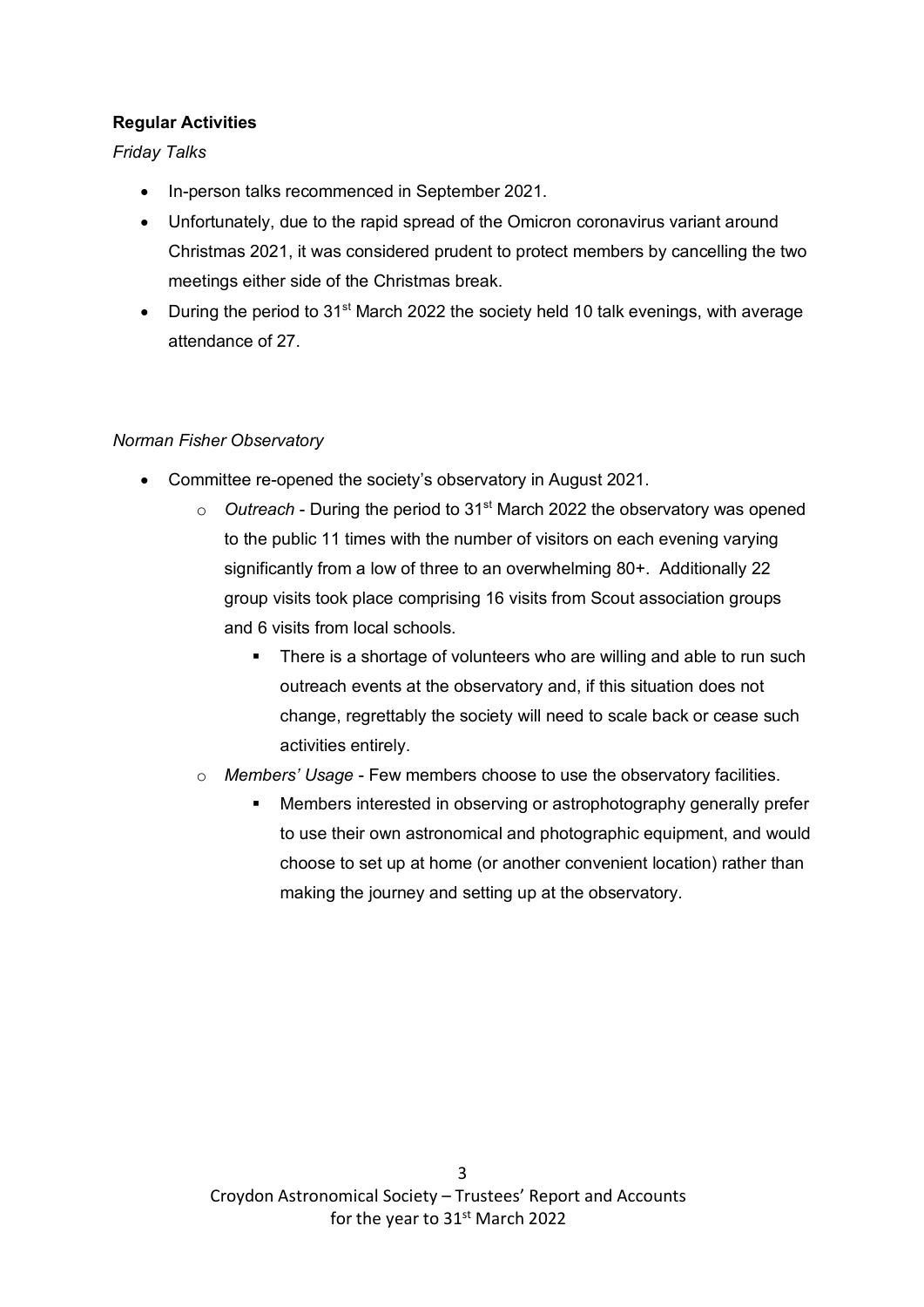#### **Special Outreach Activities**

#### *Astronomy at the RAF Kenley Historic Airfield*

- Coronavirus lockdown and work-from-home advice has resulted in many exploring their local area. Walks in and around the RAF Kenley historic airfield (which is adjacent to the society's Norman Fisher Observatory) have become popular.
- During the period, the society organised three public events on the RAF Kenley Historic Airfield.
	- o *Annual Perseid Meteor Shower (August 2021)*
		- The Perseid Meteor shower occurs when the Earth passes through debris left by comet 109P Swift/Tuttle.
		- About 30 members of the public attended in addition to society members, and it is thought that everyone saw at least one meteor with one observer spotting nearly two dozen.
		- § As well as meteor observing, the society provided telescopes to view the planets, and a system to detect meteors using radar. Members of the society were kept busy answering questions and pointing out astronomical sights.
		- § Some members of the public stayed until well after midnight. Many of our visitors expressed their intention to visit the observatory during one of our Saturday public openings.
	- o *Moon-lit night walks around the perimeter of RAF Kenley Historic Airfield (February and March 2022)*
		- The society organised two family-oriented moon-lit night walks around the 1.8-mile airfield perimeter track, pointing out features of interest in the night sky. A third walk themed around the September 2021 Harvest Moon was planned but was cancelled due to cloud cover.
		- At the end of the second walk, a telescope was provided to view the Moon and other objects.
		- § Both walks were well attended with around 30 visitors for each.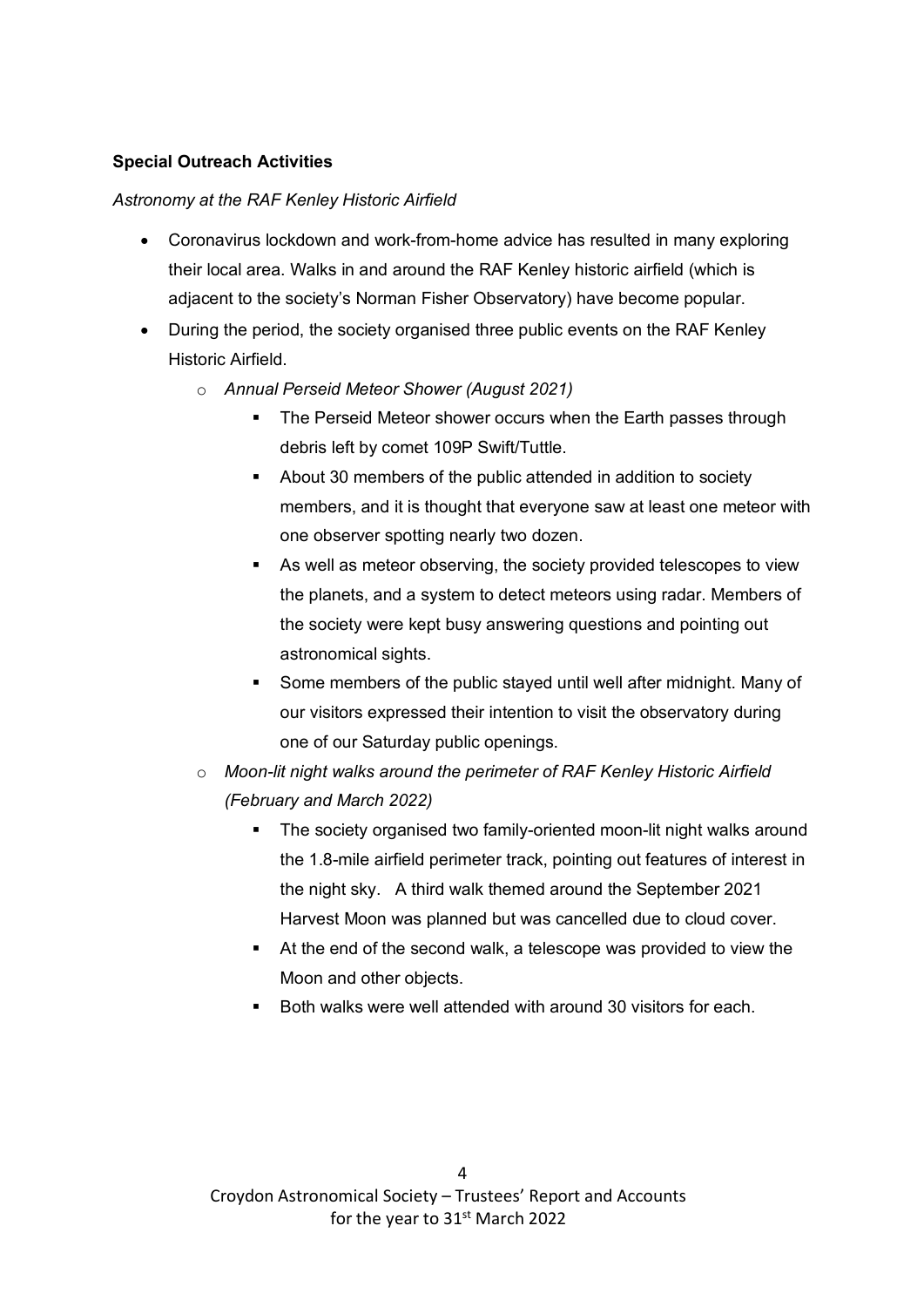#### **Other Notable Changes**

Other changes that took place during the period include the following:

- *Refractor Telescope Loan* a high quality 165mm aperture refractor telescope has been loaned to the society. Views through this refractor are often sharper than through the society's principal telescope – a 14-inch Meade LX-200 Schmidt Cassegrain - as a smaller aperture is less impacted by poor atmospheric conditions.
- *Improved Website and Membership Application Process* The society has moved to a premium website service. This now allows membership applications to be made online and for the website to be kept up to date more easily.
- *Online donations through CAF Donate* Many members choose to donate to the society when they join or renew their membership. As membership applications are now made online, the society has set up an account with CAF Donate (a service run by Charities Aid Foundation) to collect online card and Paypal donations, and to claim Gift Aid on the society's behalf.
- *Email Communications* The society has set up a pay-as-you-go account with a specialist email marketing firm. This allows the society to send bulk emails which are optimised for viewing on mobile devices, and which provide convenient links to the society's website, Facebook page, and Twitter feed.
- *Registration of Observatory Site* On 29<sup>th</sup> July 2021 the land on which the observatory is built was transferred from the four 'land trustees' (who held the land as nominees) into the society's name.

#### **Public Benefit**

Committee members confirm that they have had regard to the Charity Commission's guidance on public benefit.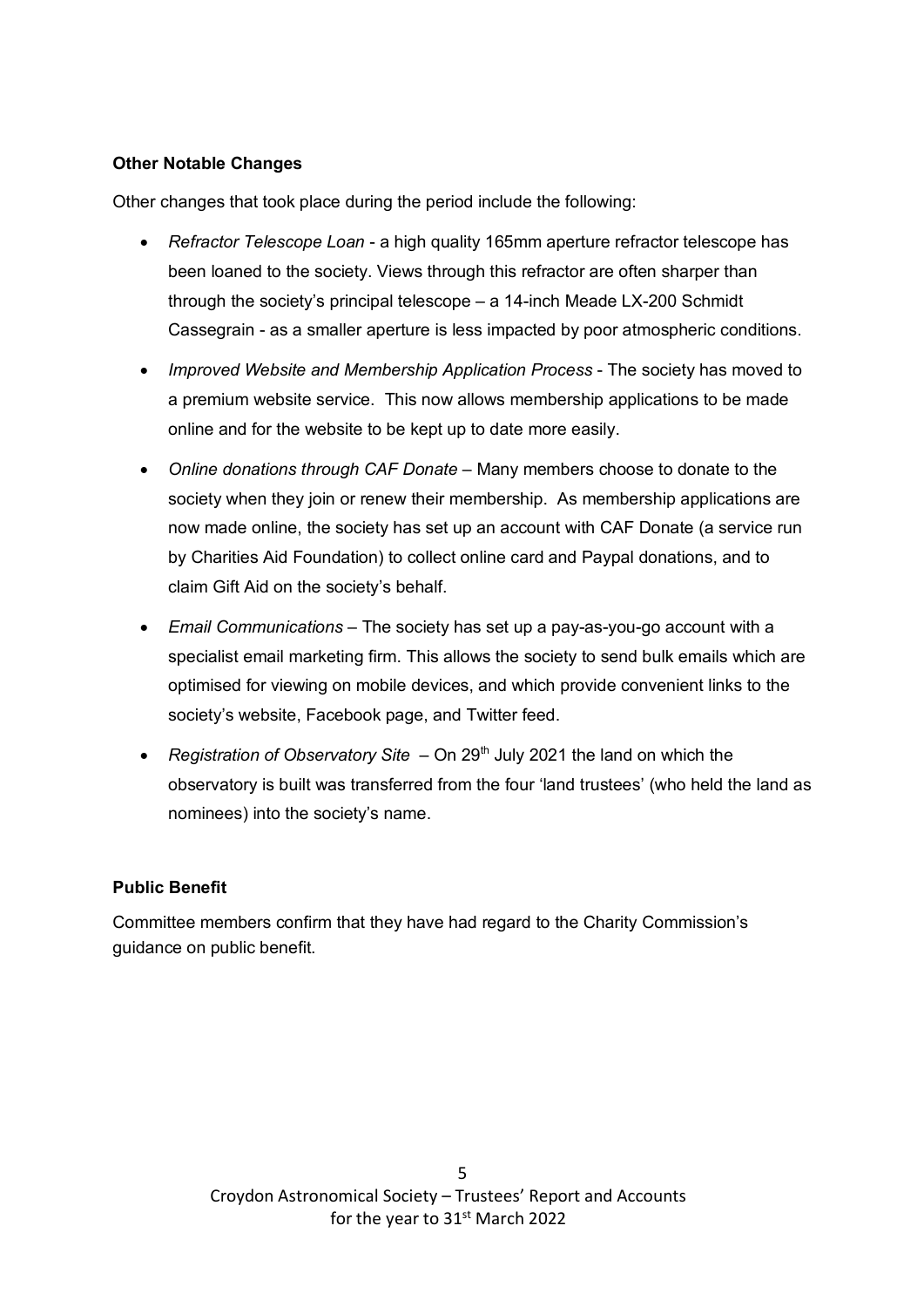#### **3. COMMITTEE**

The Committee can have up to ten charity trustees.

- All Committee members (apart from the offices of Chair, Secretary and Treasurer) retire at every AGM.
- Those holding the offices of Chair, Secretary and Treasurer are required to retire at every second AGM, with the Chair and Treasurer retiring in the same year and the Secretary in the alternate year.
- Retiring trustees are immediately eligible for re-election.

| <b>Name</b>               | Role as at the<br>date of this<br>report | On<br><b>Committee</b><br>1 <sup>st</sup> April<br>2021 | New Joiners -<br><b>Date Joined</b><br><b>Committee</b> | Date Left<br><b>Committee</b> | <b>On Committee</b><br>as at the date<br>of this report |
|---------------------------|------------------------------------------|---------------------------------------------------------|---------------------------------------------------------|-------------------------------|---------------------------------------------------------|
| <b>Tony Roberts</b>       | Chair                                    |                                                         |                                                         |                               | ٠                                                       |
| <b>Graham Cluer</b>       | Secretary &<br>Vice-Chair                | $\bullet$                                               |                                                         |                               | $\bullet$                                               |
| <b>Colin Weightman</b>    | Treasurer &<br>Membership                | $\bullet$                                               |                                                         |                               | $\bullet$                                               |
| <b>Martin Gaiger</b>      | Outreach                                 | $\bullet$                                               |                                                         |                               | $\bullet$                                               |
| <b>Carolyn Raishbrook</b> |                                          | ٠                                                       |                                                         |                               | $\bullet$                                               |
| <b>Paul Stenning</b>      |                                          | $\bullet$                                               |                                                         |                               | $\bullet$                                               |
| Alice Ardis               |                                          | $\bullet$                                               |                                                         | 4 Jun 21                      |                                                         |
| Joanne Ardis              |                                          | $\bullet$                                               |                                                         | 4 Jun 21                      |                                                         |
| Jonathan Barrott          |                                          | ٠                                                       |                                                         | 19 May 22                     |                                                         |
| <b>Will Stewart</b>       |                                          | ٠                                                       |                                                         | 4 Jun 21                      |                                                         |
| <b>TOTAL</b>              |                                          | 10                                                      |                                                         | 4                             | 6                                                       |

#### **Committee Members during the period 1st April 2021 to the date of this Trustees Report**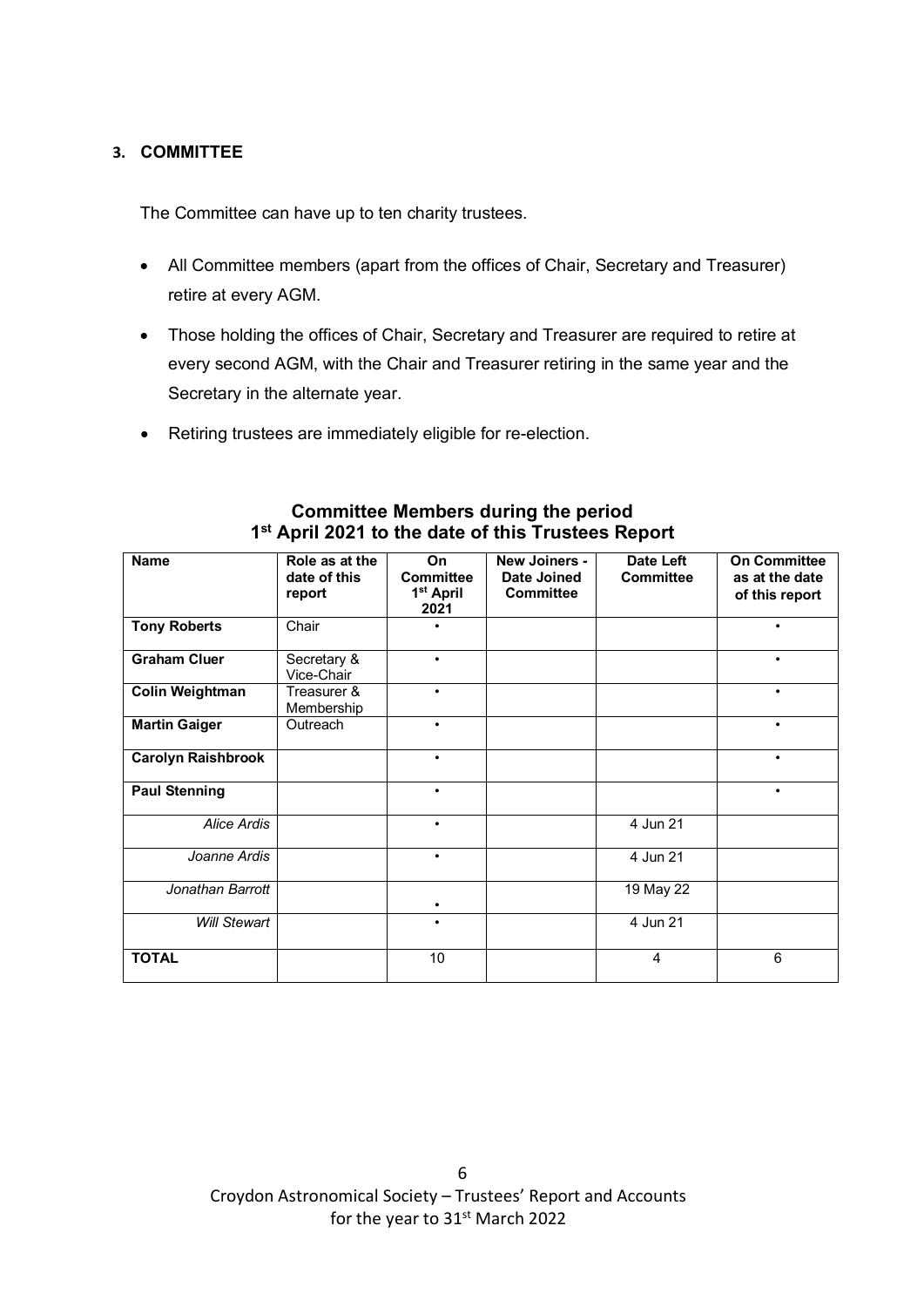#### **4. FINANCIAL STATEMENTS**

#### **Basis of Accounting**

- Under Section 133 of the Act, since the society's gross income is below £250,000, we have elected to prepare accounts on a 'receipts and payments' basis, together with a statement of our assets and liabilities (with the net of the assets and liabilities being our 'Accumulated Fund').
- We do not meet the threshold required for an audit nor for an independent examination of the accounts. However, it is our practice to ask a member of the society (the 'CAS Accounts Examiner') to examine the society's accounting records and confirm to the Committee that nothing has come to their attention that would cause them to believe in any material respect that accounting records were not kept in accordance with Section 130 of the Act, or that the accounts do not accord with the accounting records.

#### **Financial Review**

We present on page 8 accounts for the year to 31<sup>st</sup> March 2022:

- On 1<sup>st</sup> April 2021, the Accumulated Fund stood at £5,842. During the period the society made a surplus of £2,322 and, as of 31st March 2022, the Accumulated Fund stood at £8,165.
- Donations of £3,981 include amounts collected through CAF Donate, 'Grey Box' cash donations made at Friday meetings, cash donations boxes at the observatory and donations for Group Visits. The Society claimed a total of £632 from HMRC in Gift Aid and under the Gift Aid Small Donations Scheme.
- The Observatory Buildings expense include an amount of £367 to create a rainwater soakaway (being the cost of materials used and the disposal of surplus soil).
- The Observatory Equipment expense includes £113 for the purchase of a Celestron Finder-scope and £123 on dovetails.
- Bank charges of £87 principally relate to the costs of using the CAF Donate system.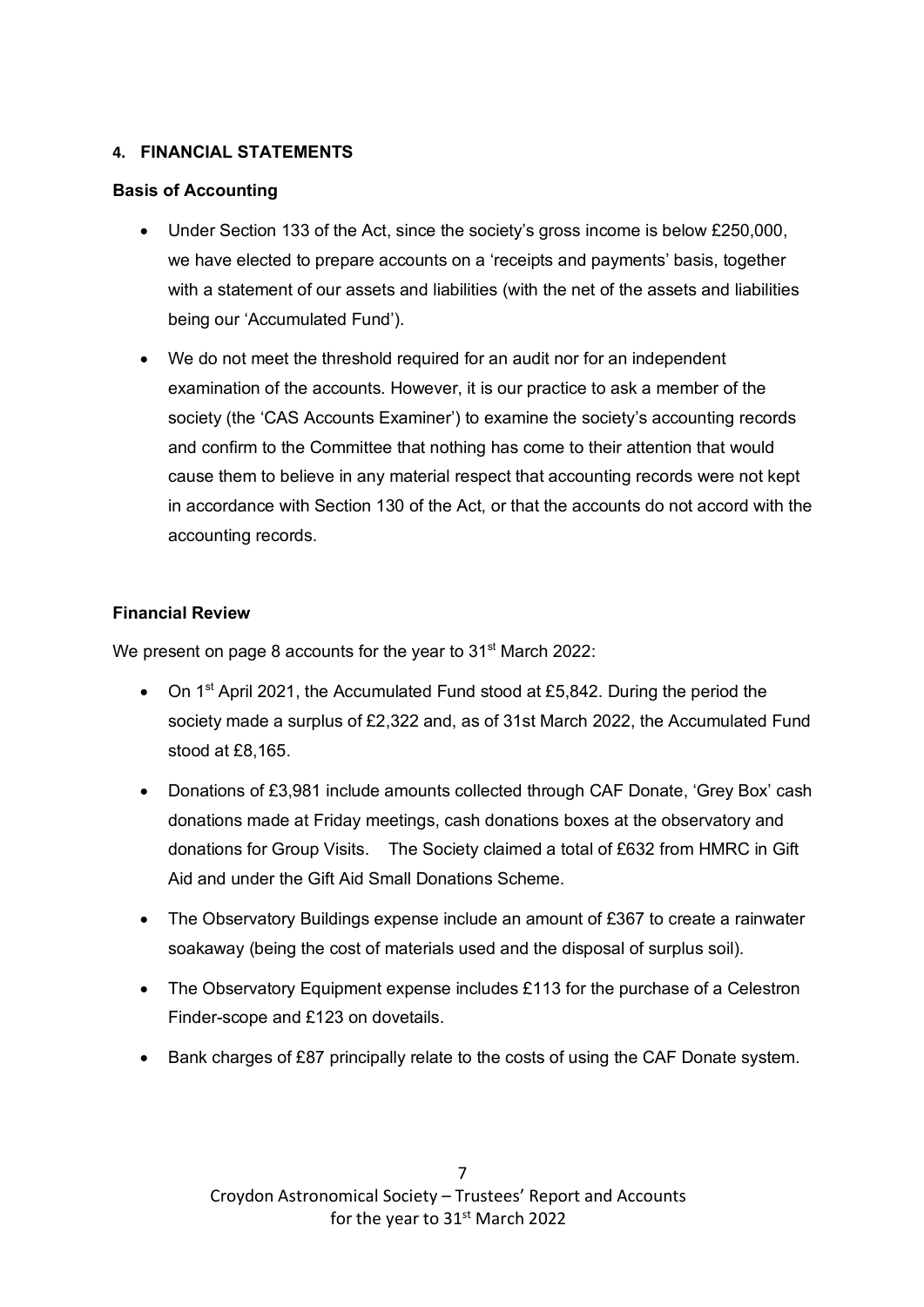### **Croydon Astronomical Society**

#### Amounts in £

#### Statement of Assets and Liabilities as at 31st March 2022

| Surplus /(Deficit) of Income over Expenditure             | 2,322    |
|-----------------------------------------------------------|----------|
| <b>Total Expenditure</b>                                  | (2, 385) |
|                                                           | (480)    |
| Miscellaneous                                             | (83)     |
| <b>Bank Charges</b>                                       | (87)     |
| Membership Fees (FAS and SAGAS)                           | (45)     |
| Insurance                                                 | (28)     |
| Website, Email & Videoconferencing                        | (238)    |
| Other costs                                               | (1, 172) |
| Other                                                     | (32)     |
| Council Tax                                               | (67)     |
| Voice and Data                                            |          |
| Electricity                                               | (210)    |
| Observatory Equipment and Computing                       | (300)    |
| Observatory Buildings                                     | (564)    |
| Kenley Observatory Maintenance & Costs                    |          |
|                                                           | (732)    |
| Other                                                     | (37)     |
| Cost of Raffle and Refreshments                           | (45)     |
| Speakers' Expenses                                        | (20)     |
| School Hall Hire                                          | (630)    |
| Cost of Friday Meetings                                   |          |
| <b>Expenditure</b>                                        |          |
| <b>Total Income</b>                                       | 4,707    |
| Other                                                     |          |
| Refreshments                                              | 95       |
| Raffles                                                   |          |
| Gift Aid and Gift Aid Small Donations Scheme              | 632      |
| Donations                                                 | 3,981    |
| Income                                                    |          |
| Income and Expenditure for the Year ended 31st March 2022 |          |
|                                                           |          |
| <b>Accumulated Fund Carried Forward</b>                   | 8,165    |
| Surplus /(Deficit) of Income over Expenditure for Period  | 2,322    |
| <b>Accumulated Fund Brought Down</b>                      | 5,842    |
| Movements in Accumulated Fund as at 31st March 2022       |          |
|                                                           |          |
| <b>Accumulated Fund</b>                                   | 8,165    |
| Deduct: Creditors and Accruals                            |          |
| Add: Debtors and Prepayments                              |          |
| Cash at Bank and in Hand                                  | 8,165    |
|                                                           |          |

NB:- Columns may not add due to rounding.

Croydon Astronomical Society – Trustees' Report and Accounts for the year to 31<sup>st</sup> March 2022